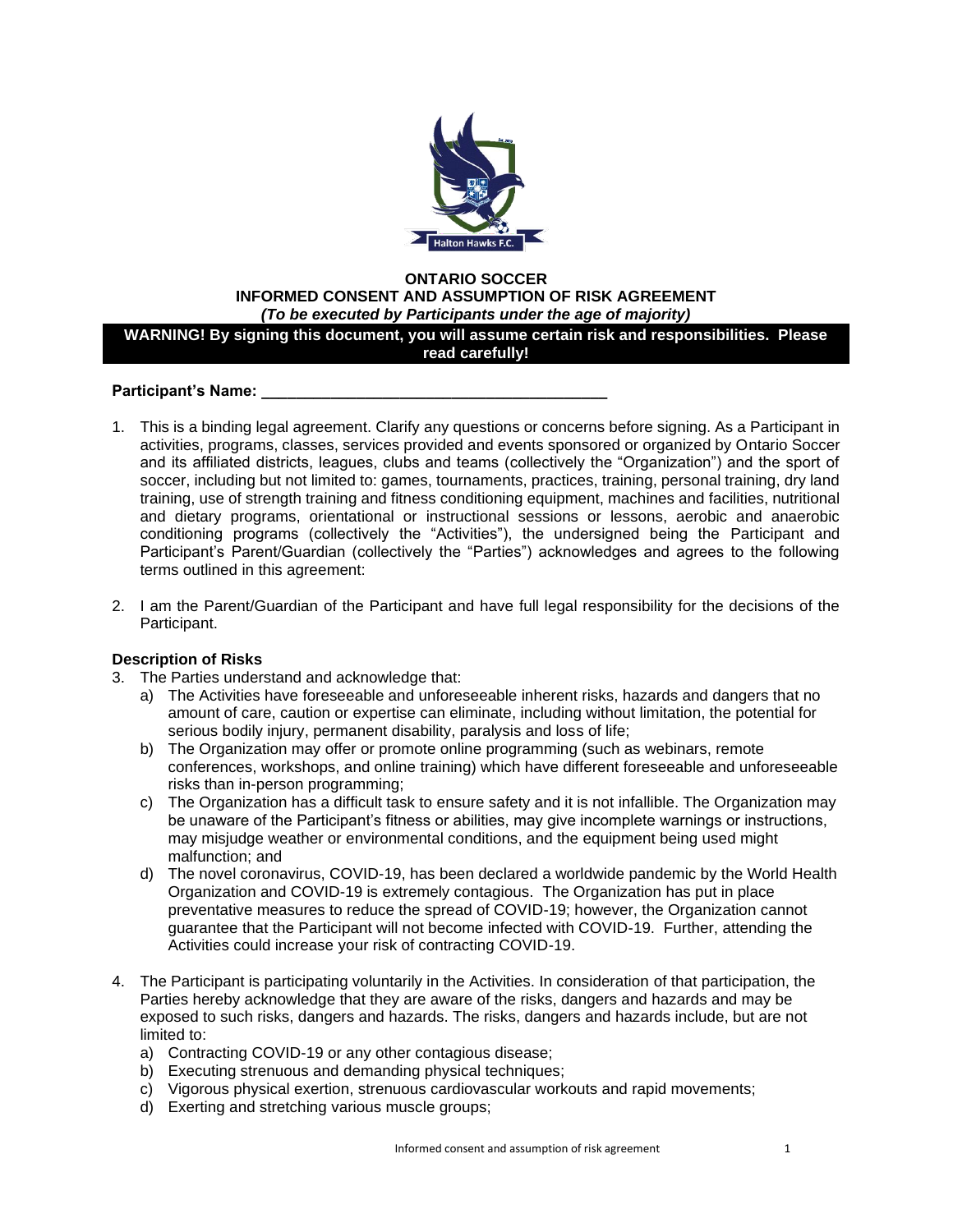- e) The failure to properly use any piece of equipment or from the mechanical failure of any piece of equipment;
- f) Spinal cord injuries which may render the Participant permanently paralyzed;
- g) Serious injury to virtually all bones, joints, ligaments, muscles, tendons and other aspects of the Participant's body or to the Participant's general health and well-being;
- h) Abrasions, sprains, strains, fractures, or dislocations;
- i) Concussion or other head injuries, including but not limited to, closed head injury or blunt head trauma;
- j) Physical contact with other participants, spectators, equipment, and hazards;
- k) Not wearing appropriate safety or protective equipment, such a helmet;
- l) Failure to act safely or within the Participant's ability or within designated areas;
- m) Grass, turf, and other surfaces including bacterial infections and rashes;
- n) Collisions with fences, poles, stands, and soccer equipment;
- o) Negligence of other persons, including other spectators, participants, or employees;
- p) Weather conditions; and
- q) Travel to and from competitive events and associated non-competitive events which are an integral part of the Activities

# *We have read and agree to be bound by paragraphs 1 - 4*

## **Terms**

- 5. In consideration of the Organization allowing the Participant to participate in the Activities, the Parties agree:
	- a) That the Participant's mental and physical condition is appropriate to participate in the Activities;
	- b) That when the Participant practices or train in his or her own space, the Parties are responsible for the Participant's surroundings and the location and equipment that is selected for the Participant;
	- c) To comply with the rules and regulations for participation in the Activities;
	- d) To comply with the rules of the facility or equipment;
	- e) That if the Participant observes an unusual significant hazard or risk, the Participant will remove themselves from participation and bring such to the attention of an Organization representative immediately;
	- f) The risks associated with the Activities are increased when the Participant is impaired and the Participant agrees not to participate if impaired in any way;
	- g) That it is their sole responsibility to assess whether any Activities are too difficult for the Participant. By the Participant commencing an Activity, they acknowledge and accept the suitability and conditions of the Activity;
	- h) That they are responsible for the choice of the Participant's protective equipment and the secure fitting of the protective equipment;
	- i) That COVID-19 is contagious in nature and the Participant may be exposed to or infected by COVID-19 and such exposure may result in personal injury, illness, permanent disability or death and voluntarily agree to assume all of the foregoing risks.
- 6. In consideration of the Organization allowing the Participant to participate, the Parties agree:
	- a) That the Parties are not relying on any oral or written statements made by the Organization or their agents, whether in brochure or advertisement or in individual conversations, to agree to be involved in the Activities; and
	- b) That the Organization is not responsible or liable for any damage to the Participant's vehicle, property, or equipment that may occur as a result of the Activities.

### *We have read and agree to be bound by paragraphs 5 - 6*

# **General**

7. The Parties agree that in the event that they file a lawsuit against the Organization, they agree to do so solely in the province of Ontario, Canada and they further agree that the substantive law of Ontario will apply without regard to conflict of law rules.